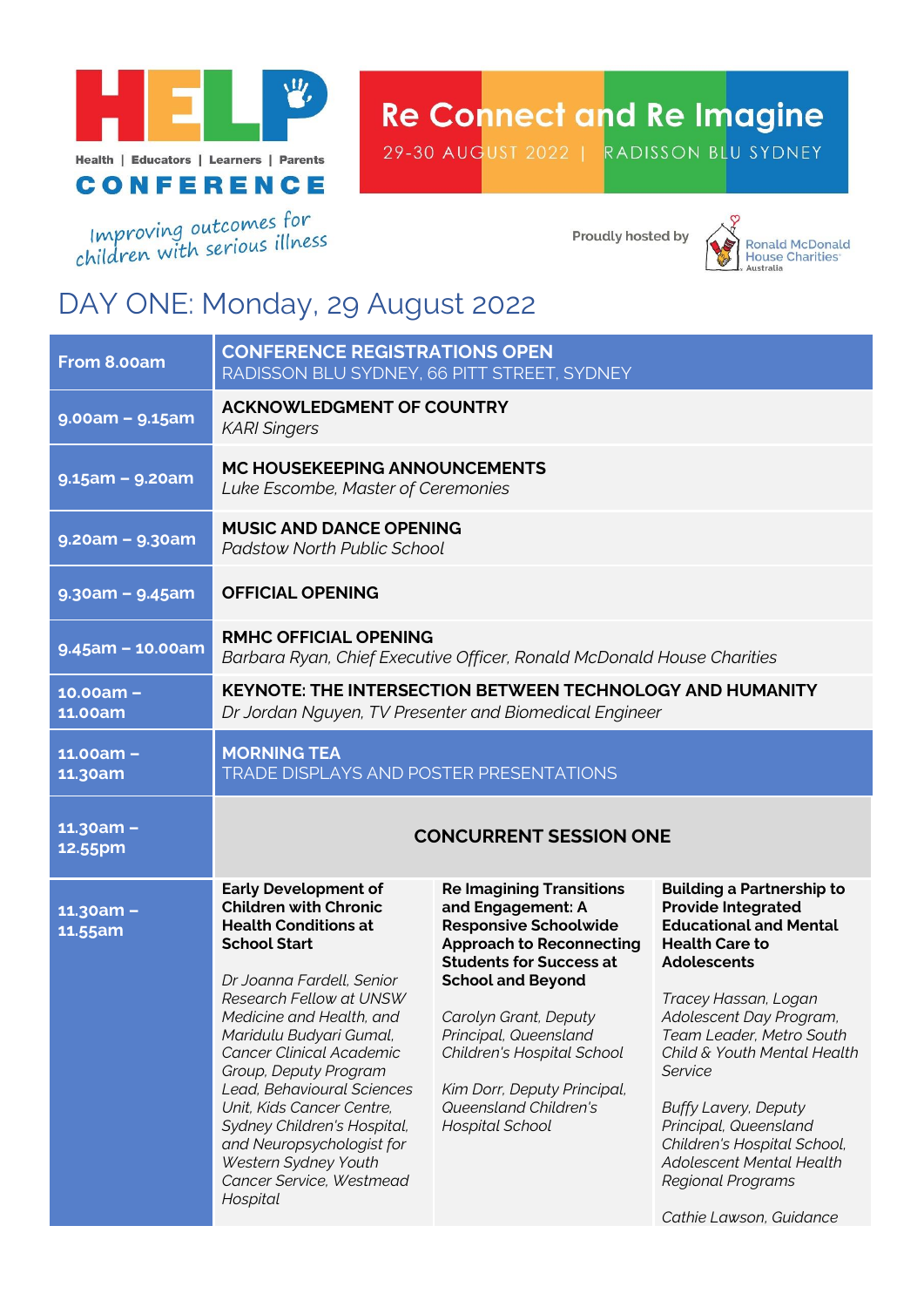|                                                 | Dr Nan Hu, Research Fellow<br>at the Population Child<br>Health Research Team,<br>School of Women's and<br>Children's Health UNSW                                                                                                                                                                                                                                                                                                                                                                                                                                                                                                                                                                                                                                                                                                                                                                                                                                                                                                                                                                                                                      |                                                                                                                                                                                                                                                                                                                                                                                                                                                                                                                                                                                                                    |                                   | Officer, Mental Health, South<br>East Region, Department of<br>Education                                                                                                                                                                                                                                                                                                                                                                                                                                                                                                                                                                      |
|-------------------------------------------------|--------------------------------------------------------------------------------------------------------------------------------------------------------------------------------------------------------------------------------------------------------------------------------------------------------------------------------------------------------------------------------------------------------------------------------------------------------------------------------------------------------------------------------------------------------------------------------------------------------------------------------------------------------------------------------------------------------------------------------------------------------------------------------------------------------------------------------------------------------------------------------------------------------------------------------------------------------------------------------------------------------------------------------------------------------------------------------------------------------------------------------------------------------|--------------------------------------------------------------------------------------------------------------------------------------------------------------------------------------------------------------------------------------------------------------------------------------------------------------------------------------------------------------------------------------------------------------------------------------------------------------------------------------------------------------------------------------------------------------------------------------------------------------------|-----------------------------------|-----------------------------------------------------------------------------------------------------------------------------------------------------------------------------------------------------------------------------------------------------------------------------------------------------------------------------------------------------------------------------------------------------------------------------------------------------------------------------------------------------------------------------------------------------------------------------------------------------------------------------------------------|
| 12.00pm -<br>12.25pm<br>$12.30$ pm -<br>12.55pm | <b>Powerful Partnerships -</b><br><b>Education and Health Care</b><br><b>Partnering to Assist Young</b><br><b>People with Chronic</b><br><b>Fatigue Syndrome</b><br>Dr Sabine Hennel,<br>Paediatrician and Paediatric<br>Rehabilitation Physician<br>Victorian Paediatric<br><b>Rehabilitation Service</b><br>Ms Heidi Gilmore<br><b>Education Consultant</b><br>Monash Children's Hospital<br>School and Victorian<br>Paediatric Rehabilitation<br>Service<br>Monash Children's Hospital<br><b>School Academic</b><br><b>Performance of Children</b><br><b>Hospitalised with a Chronic</b><br>Condition<br>Dr Nan Hu, Research Fellow<br><b>Population Child Health</b><br>Research, Discipline of<br>Paediatrics & Child Health,<br>School of Clinical Medicine,<br><b>UNSW Medicine &amp; Health</b><br>Dr Joanna Fardell, Senior<br>Research Fellow at UNSW<br>Medicine and Health, and<br>Maridulu Budyari Gumal,<br>Cancer Clinical Academic<br>Group, Deputy Program<br>Lead, Behavioural Sciences<br>Unit, Kids Cancer Centre,<br>Sydney Children's Hospital,<br>and Neuropsychologist for<br>Western Sydney Youth<br>Cancer Service, Westmead | to Support Personalised<br><b>Learning and Transitions:</b><br>The Enactment of a<br><b>Transition and</b><br><b>Engagement Framework</b><br>with a Multidisciplinary<br><b>Health Team</b><br>Keryn Loughman, Head of<br>Department, Queensland<br>Children's Hospital School<br><b>Re Connecting with the</b><br><b>Australian Curriculum:</b><br><b>General Capabilities and</b><br>Re Imagining the Role of<br>the Teacher for the<br>Development of<br><b>Personalised Learning</b><br><b>Plans</b><br>Carly Culleton,<br>Teacher/Transitions<br>Officer/Coach & Mentor,<br>QLD Children's Hospital<br>School | <b>Re Imagining Collaboration</b> | <b>Hospital School SA (HSSA)</b><br>Haematology / Oncology<br><b>School Team (HOST)</b><br><b>Program: Supporting</b><br>Schools to Improve the<br><b>Wellbeing of Young</b><br><b>People and Support them</b><br>to Stay Physically Well<br><b>During Treatment</b><br>Kirsty Jeffery, Deputy<br>Principal, Hospital School<br>South Australia<br>Matthew McCurry, Principal,<br><b>Hospital School South</b><br>Australia<br><b>Out of Place: Intermittent</b><br><b>Remote Learning for</b><br><b>Secondary School</b><br><b>Students with Chronic</b><br><b>Health Conditions</b><br>Joanne Walsh, PhD<br>Candidate, Monash<br>University |
| 12.55pm - 1.45pm                                | Hospital<br><b>LUNCH &amp; TRADE EXHIBITION</b>                                                                                                                                                                                                                                                                                                                                                                                                                                                                                                                                                                                                                                                                                                                                                                                                                                                                                                                                                                                                                                                                                                        |                                                                                                                                                                                                                                                                                                                                                                                                                                                                                                                                                                                                                    |                                   |                                                                                                                                                                                                                                                                                                                                                                                                                                                                                                                                                                                                                                               |
| $1.45$ pm – 2.40pm                              | TRADE DISPLAYS AND POSTER PRESENTATIONS<br><b>PANEL DISCUSSION</b>                                                                                                                                                                                                                                                                                                                                                                                                                                                                                                                                                                                                                                                                                                                                                                                                                                                                                                                                                                                                                                                                                     |                                                                                                                                                                                                                                                                                                                                                                                                                                                                                                                                                                                                                    |                                   |                                                                                                                                                                                                                                                                                                                                                                                                                                                                                                                                                                                                                                               |
| $2.45$ pm – 3.40pm                              | <b>CONCURRENT SESSION TWO</b>                                                                                                                                                                                                                                                                                                                                                                                                                                                                                                                                                                                                                                                                                                                                                                                                                                                                                                                                                                                                                                                                                                                          |                                                                                                                                                                                                                                                                                                                                                                                                                                                                                                                                                                                                                    |                                   |                                                                                                                                                                                                                                                                                                                                                                                                                                                                                                                                                                                                                                               |
| $2.45$ pm – 3.10pm                              | <b>Remember Me</b><br>Cindy Britain, Teacher/School Director,<br>Ronald McDonald House Upper Midwest,<br>Minneapolis, MN USA                                                                                                                                                                                                                                                                                                                                                                                                                                                                                                                                                                                                                                                                                                                                                                                                                                                                                                                                                                                                                           |                                                                                                                                                                                                                                                                                                                                                                                                                                                                                                                                                                                                                    | <b>Teenagers</b><br>School        | <b>Tuning In: How Learning Attunement</b><br>Skills has Improved my Relationships with<br>Shelley Scarlett, Teacher, Northern Health                                                                                                                                                                                                                                                                                                                                                                                                                                                                                                          |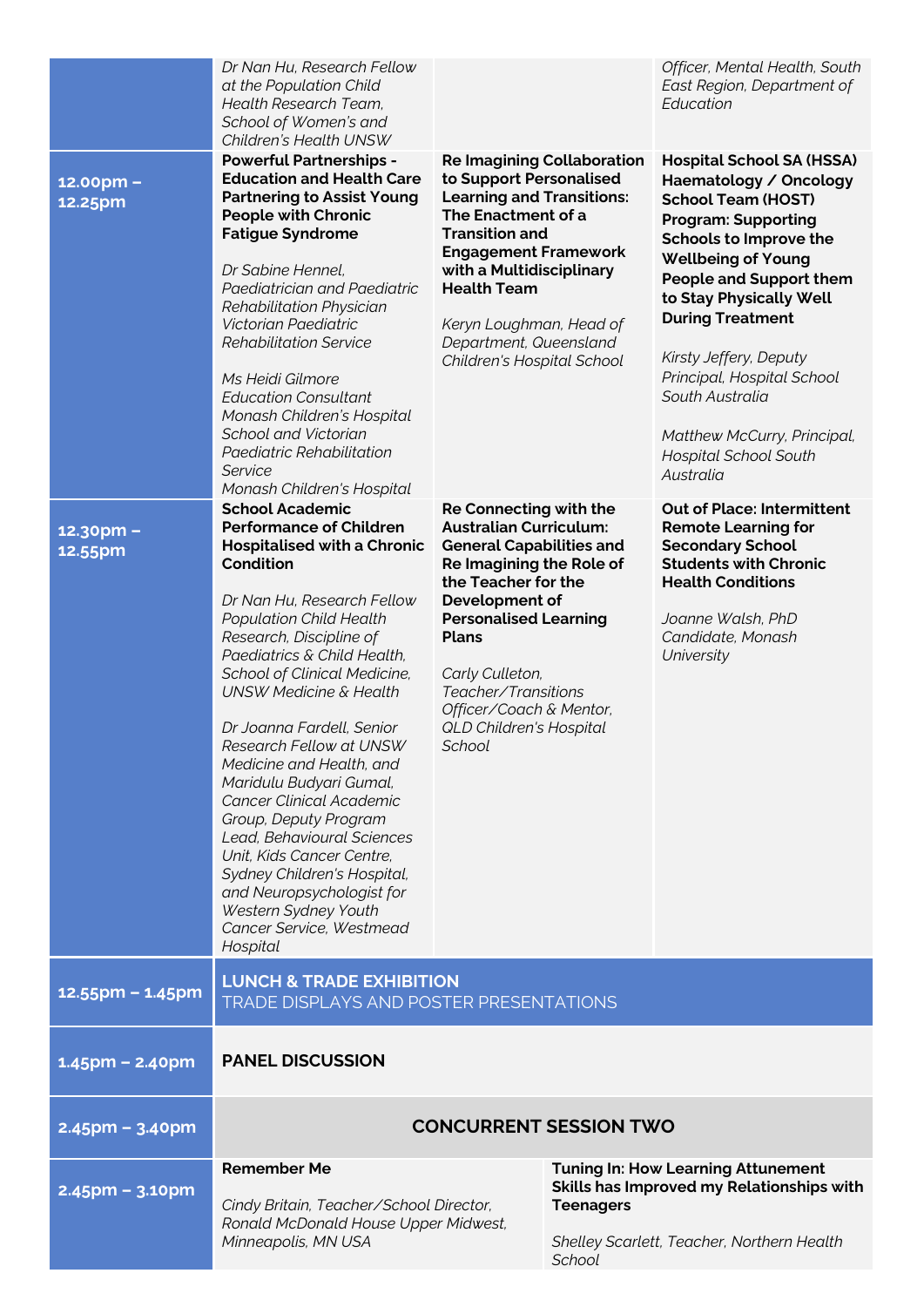| $3.15$ pm – $3.40$ pm  | The Impact of Gender Construction<br>Kate Cooper, Leading Teacher,<br>Monash Children's Hospital School                                                                                | <b>Engagement and Connection to Learning</b><br>through the Innovative use of Technology<br>Philip Baumhammer, Classroom Teacher,<br><b>RPA Hospital School</b> |  |
|------------------------|----------------------------------------------------------------------------------------------------------------------------------------------------------------------------------------|-----------------------------------------------------------------------------------------------------------------------------------------------------------------|--|
| $3.40$ pm – $4.00$ pm  | <b>AFTERNOON TEA</b><br><b>TRADE DISPLAYS AND POSTER EXHIBITION</b>                                                                                                                    |                                                                                                                                                                 |  |
| $4.00$ pm – $4.45$ pm  | <b>KEYNOTE: BE BRAVE TO DREAM A LITTLE BIGGER, DREAMERS MAKE A</b><br><b>DIFFERENCE</b><br>Monika Tóthné Almássy, Hospital School Teacher, Head & Co-Founder, KórházSuli<br>Foundation |                                                                                                                                                                 |  |
| $4.45$ pm – 5.00pm     | <b>CLOSE OF DAY ONE</b><br>Luke Escombe, Creator, The Vegetable Plot                                                                                                                   |                                                                                                                                                                 |  |
| $6.3$ opm –<br>10.30pm | <b>CONFERENCE DINNER</b><br>HACIENDA SYDNEY BAR + LOUNGE, 61 MACQUARIE STREET, SYDNEY                                                                                                  |                                                                                                                                                                 |  |

## DAY TWO: Tuesday, 30 August 2022

| From 8.00am                   | <b>CONFERENCE REGISTRATIONS OPEN</b><br>RADISSON BLU SYDNEY, 66 PITT STREET, SYDNEY                                                                                                                                                                                                                                                                                                                                                        |                                                                                                                                                                                                                                                                                                                                          |                                                                                                                                                                                                                                                                                                                                                                                     |  |
|-------------------------------|--------------------------------------------------------------------------------------------------------------------------------------------------------------------------------------------------------------------------------------------------------------------------------------------------------------------------------------------------------------------------------------------------------------------------------------------|------------------------------------------------------------------------------------------------------------------------------------------------------------------------------------------------------------------------------------------------------------------------------------------------------------------------------------------|-------------------------------------------------------------------------------------------------------------------------------------------------------------------------------------------------------------------------------------------------------------------------------------------------------------------------------------------------------------------------------------|--|
| $9.00am - 9.10am$             | <b>CONFERENCE OPEN, DAY TWO</b><br>Luke Escombe, Master of Ceremonies                                                                                                                                                                                                                                                                                                                                                                      |                                                                                                                                                                                                                                                                                                                                          |                                                                                                                                                                                                                                                                                                                                                                                     |  |
| $9.10am - 9.50am$             | <b>KEYNOTE: HOPE AND RESILIENCE IN THE FACE OF ADVERSITY</b><br>Dr James Scott, Youth Psychiatrist & Survivor of the Nepalese Himalayas                                                                                                                                                                                                                                                                                                    |                                                                                                                                                                                                                                                                                                                                          |                                                                                                                                                                                                                                                                                                                                                                                     |  |
| $9.50am - 10.30am$            | <b>KEYNOTE: DISABILITY ADVOCATE</b><br>Dr Dinesh Palipana                                                                                                                                                                                                                                                                                                                                                                                  |                                                                                                                                                                                                                                                                                                                                          |                                                                                                                                                                                                                                                                                                                                                                                     |  |
| $10.30am -$<br><b>11.00am</b> | <b>MORNING TEA</b><br><b>TRADE DISPLAYS AND POSTER PRESENTATIONS</b>                                                                                                                                                                                                                                                                                                                                                                       |                                                                                                                                                                                                                                                                                                                                          |                                                                                                                                                                                                                                                                                                                                                                                     |  |
| $11.00am -$<br>12.25pm        | <b>CONCURRENT SESSION THREE</b>                                                                                                                                                                                                                                                                                                                                                                                                            |                                                                                                                                                                                                                                                                                                                                          |                                                                                                                                                                                                                                                                                                                                                                                     |  |
| 11.00am-11.25am               | <b>Hospital School SA (HSSA)</b><br><b>Supporting Improved</b><br><b>Mental Health in Schools</b><br>(SIMHS) program:<br><b>Supporting Schools to</b><br><b>Improve the Mental Health</b><br>of Young People through<br><b>Advocacy and Allyship,</b><br><b>After a Paediatric</b><br><b>Emergency Department</b><br>(PED) Presentation or<br><b>Admission</b><br>Matthew McCurry, Principal,<br><b>Hospital School South</b><br>Australia | The Role of the State<br><b>School Nursing Service in</b><br>Queensland: Bridging the<br><b>Gap Between Education</b><br>and Health<br>Soo Smith, Clinical Nurse,<br><b>State School Nursing</b><br>Service, Education<br>Queensland<br>Liz Williams, Clinical Nurse,<br><b>State School Nursing</b><br>Service, Education<br>Queensland | <b>Successful School Starters:</b><br><b>Supporting Oncology Pre-</b><br>schoolers Transition to<br>School<br>Dayle Cummings, Education<br>Coordinator, Ronald<br><b>McDonald House Charities,</b><br>Northern New South Wales<br>Leisa Swanson, Assistant<br>Principal, John Hunter<br><b>Hospital School</b><br>Nicola Murrell, School<br>Teacher, John Hunter<br>Hospital School |  |